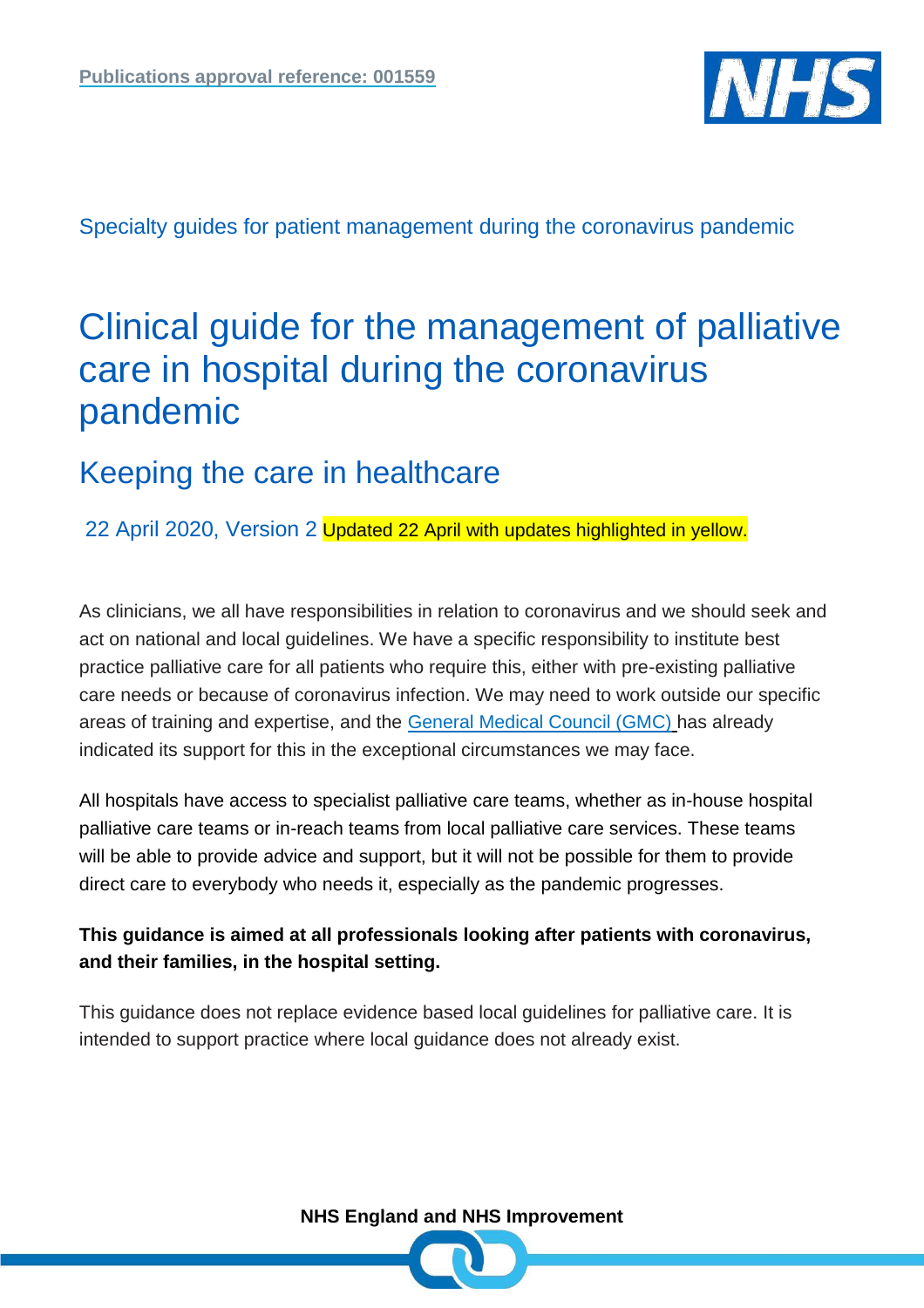# **Goals of care**

The treatment of patients suffering from coronavirus may be orientated towards:

- Supportive measures for example, provision of fluids and/or oxygen.
- Targeted treatment for example, provision of antibiotics to treat pneumonia.
- Organ support for example, ventilator support, renal replacement therapy, etc.

These are aimed at preserving and prolonging life. It is important to remember that most people with coronavirus will survive and recover.

For those who are dying as a consequence of coronavirus and/or who do not wish to have active or invasive treatments, the switch in focus to high quality, compassionate, palliative care at the end of their life is equally important.

# **Treatment escalation planning**

In the context of the coronavirus pandemic, decisions about further treatment escalation or shifting the focus to palliative care will need to take place rapidly. It may not be possible to have joint discussions involving the patient, those close to them and the clinicians because:

- the patient may have become ill and deteriorated very quickly, so they may not be able to fully participate in the decision-making.
- the patient's family and those closest to them may not be able to be present because of hospital infection control procedures, or they may be in self-isolation or looking after family members who are ill.

Conversations with the patient's family may well have to take place remotely. They are likely to be anxious and shocked by what has happened. These are not easy conversations to have but it is important that honest and timely conversations do take place. Senior clinicians should role model these conversations and support their teams to do so. Palliative care teams are skilled at these conversations and will do their best to support colleagues in doing so, but there will not be enough capacity for palliative care teams to undertake all conversations themselves.

See Appendix 2 for 'three talk' model for shared decision making.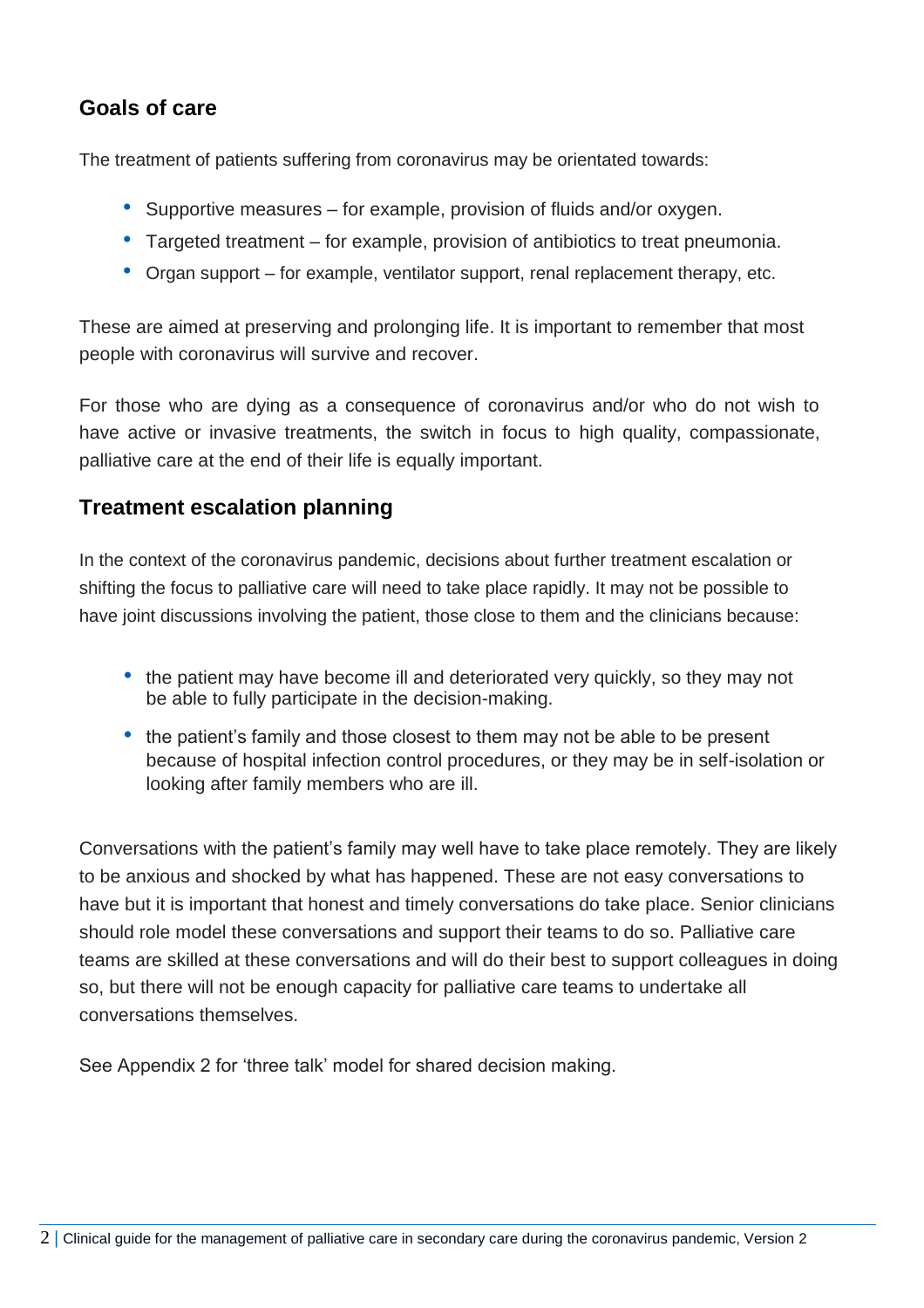# **Potential triggers for contacting specialist palliative care**

- Patient already known to specialist palliative care.
- Symptoms not responding to clinical guidelines, including when a patient is imminently dying.
- Complex symptoms that require specialist advice.
- Decision not to escalate treatment in the face of deterioration or uncertain prognosis.
- Other complexities, for example, young children or other dependents who rely on the patient.

# **Role of Specialist Palliative Care teams**

Specialist palliative care teams can provide:

- Advice, guidance and support to health care teams.
- Remote assessment, via window, if indicated and possible.
- Face-to-face assessment, if it is not possible to help remotely, for example, due to complexity, refractory symptoms or severe distress.
- Additional support for family and those close to the patient.
- Training and support for ward staff, for example, syringe drivers, prescribing, conversations to plan treatment escalation.
- Help to facilitate rapid discharge out of hospital using established connections with hospices, community palliative care teams and primary and community health care services.

# **Symptom management**

Even though many patients will survive and recover from coronavirus, managing their symptoms during this period remains important. This guidance assumes that a patient has received all appropriate supportive treatments and management of their comorbidities has been optimised.

The good practice approach to symptom management is as follows:

- Correct the correctable, for example, give the patient antibiotics for a bacterial infection.
- Non-drug approaches, especially in mild to moderate disease see Appendix 1.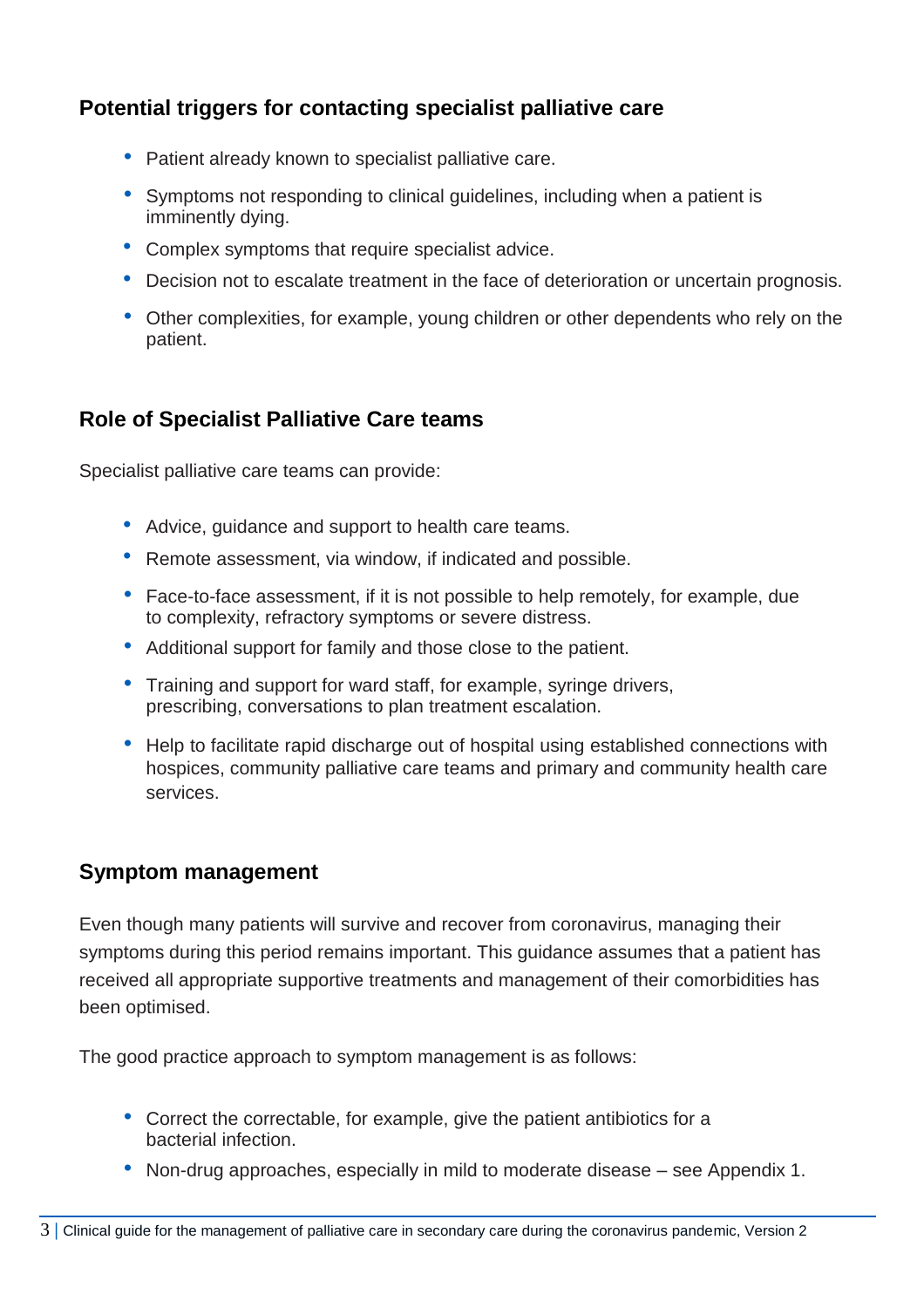• Drug approaches – see Appendix 1.

The most common symptoms of coronavirus that require attention are:

- breathlessness
- cough
- fever
- delirium

A synopsis of **the approach to these symptoms is set out in Appendix A** – originally published by the Association for Palliative Medicine and Northern Care Alliance NHS Group. Local guidelines may be used instead, provided these have been ratified appropriately within local governance structures.

Management of other symptoms, including pain, should be treated in accordance with local guidelines and policies.

# **Care of the dying patient**

Despite the challenging circumstances of the coronavirus pandemic, it is important not to lose sight of the important elements of holistic care of the dying person. This includes:

- Effective communication including clear decision-making.
- Adequate pain and symptom management.
- Opportunity to prepare for death, including emotional and spiritual support (chaplains and faith leaders may play an important role here).
- Support for those close to the dying person, including the ability to keep in touch via phone or virtual communication (for example, Skype, WhatsApp)

Personal protective equipment (PPE) will need to be used by those visiting or attending to the dying person. As far as possible, try to make the immediate environment as conducive as possible to a peaceful and dignified death.

# **At the time of death**

Where coronavirus has been confirmed or, if the patient has been tested and no results are available yet, they will need to be treated as high risk when they die. Mementoes or keepsakes (for example, locks of hair, handprints, etc.) may be offered and taken at the time of care after death. These cannot be offered or undertaken at a later date. They must be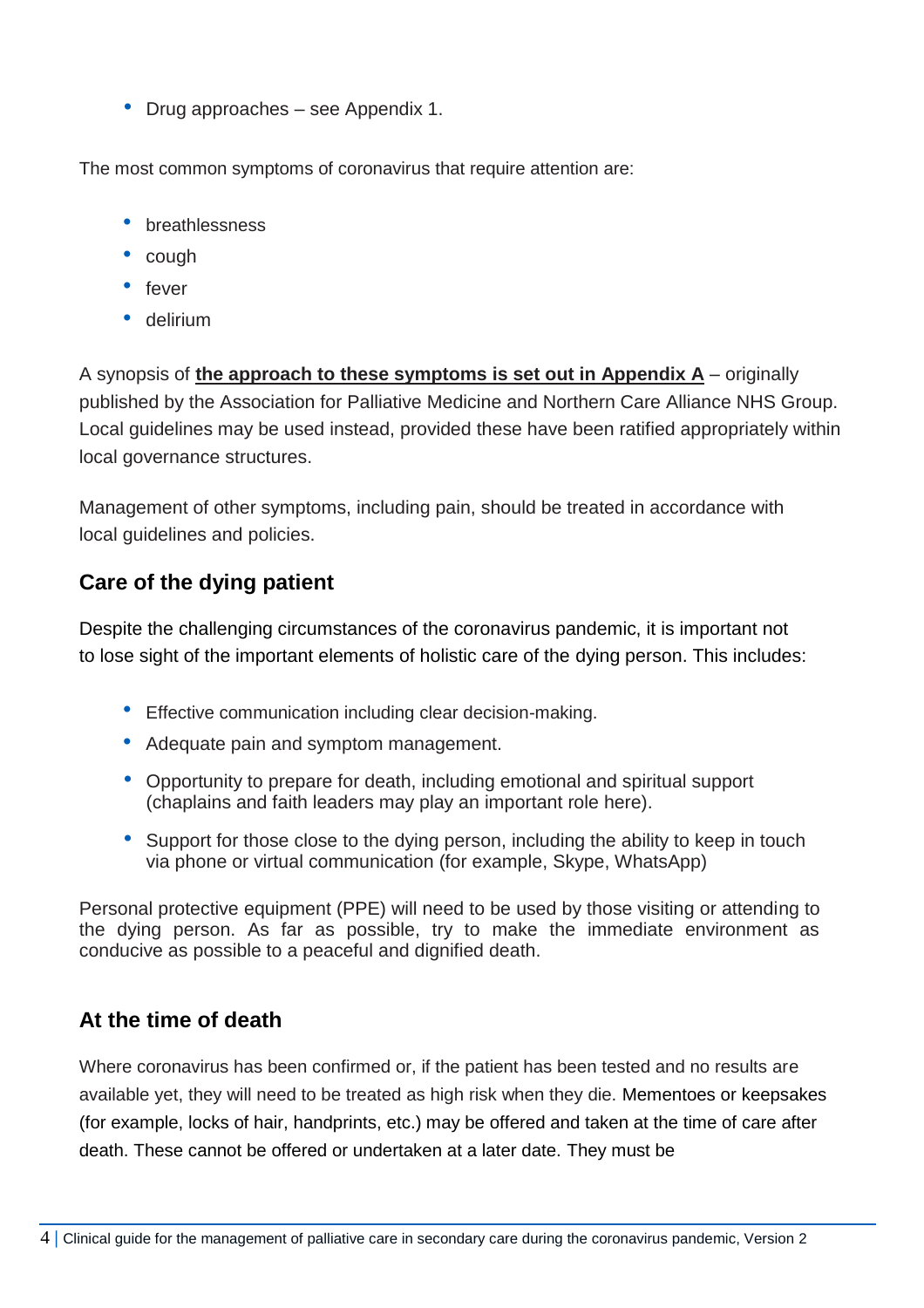placed in a sealed bag and the relatives must not open these for at least 72 hours. Full PPE should be worn for performing physical care after death.

An appropriately trained professional must complete the verification of death using PPE and maintaining infection control measures. The appropriate doctor then completes the medical certificate of cause of death (MCCD) certificate as soon as possible.

COVID-19 is an acceptable direct or underlying cause of death for the purposes of completing the MCCD. It is not a reason on its own to refer a death to a coroner under the Coroners and Justice Act 2009. That COVID-19 is a notifiable disease under the Health Protection (Notification) Regulations 2010 does not mean referral to a coroner is required by virtue of its notifiable status

Coordination of support for the bereaved family and those close to the patient should be managed by the hospital's bereavement services, signposting them to locally and nationally available support services, including those provided by the voluntary sector. National guidance on the use of PPE, verification of death and medical certification should be followed.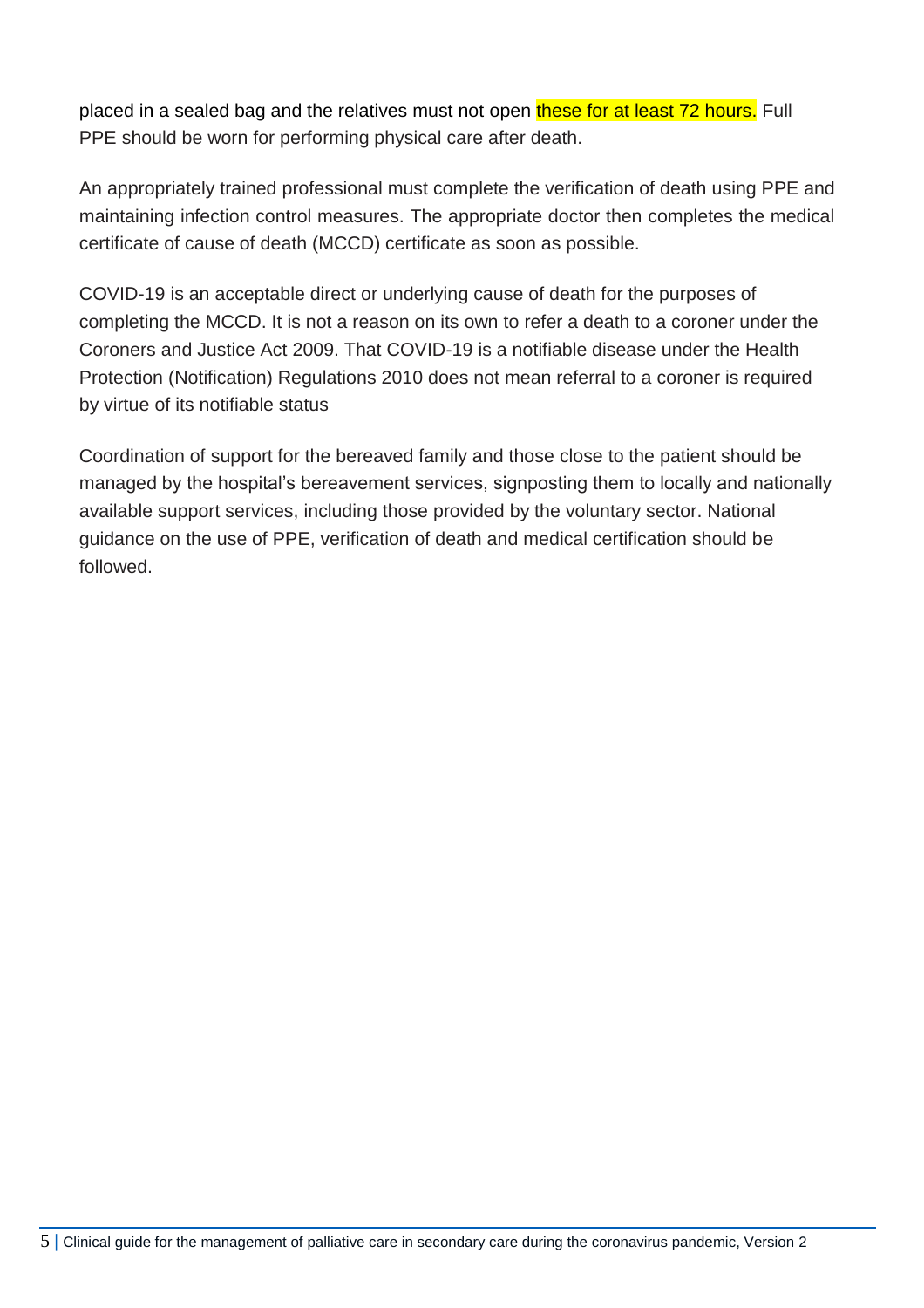# **Appendix 1**

### **Management of breathlessness: COVID-19 Outbreak**

Breathlessness is the subjective sensation of discomfort with breathing and is a common cause of major suffering in people with acute, advanced and terminal disease. Treatment of underlying causes of dyspnoea should be considered and optimised where possible. Both COVID-19 and non-COVID-19 conditions (for example, advanced lung cancer, lymphangitis carcinomatosis, SVCO, etc) **may** cause severe breathlessness/distress toward end of life.

#### **Reversible causes**

- both COVID-19 and non-COVID-19 conditions (advanced lung cancer, SVCO, lymphangitis carcinomatosis, etc) **may** cause severe distress or breathlessness towards the end of life
- check blood oxygen levels

#### **Non-pharmacological measures**

- positioning (various advice depending on position: sit upright, legs uncrossed, let shoulders droop, keep head up; lean forward)
- relaxation techniques
- reduce room temperature
- cool the face by using a cool flannel or cloth
- portable fans are not recommended for use during outbreaks of infection or when a patient is known or suspected to have an infectious agent

#### **Pharmacological measures**

- humidified oxygen (no evidence of benefit in the absence of hypoxaemia)
- opioids may reduce the perception of breathlessness
	- o morphine modified release 5mg bd (titrate up to maximum 30mg daily)
	- o morphine 1-2mg SC prn if unable to swallow
	- o midazolam 2.5-5mg SC prn for associated agitation or distress
- anxiolytics for anxiety o lorazepam 0.5mg SL prn
- in the last days of life
	- o morphine 2.5-5mg SC prn
	- o midazolam 2.5mg SC prn o consider morphine 10mg and or midazolam 10mg over 24 hours via syringe driver, increasing

to morphine 30mg/ midazolam 60mg stepwise as required

Forward lean 1

Forward lean 2

Adapted forward lean for lying

Adapted forward lean for sitting

6 **|** Clinical guide for the management of palliative care in secondary care during the coronavirus pandemic, Version 2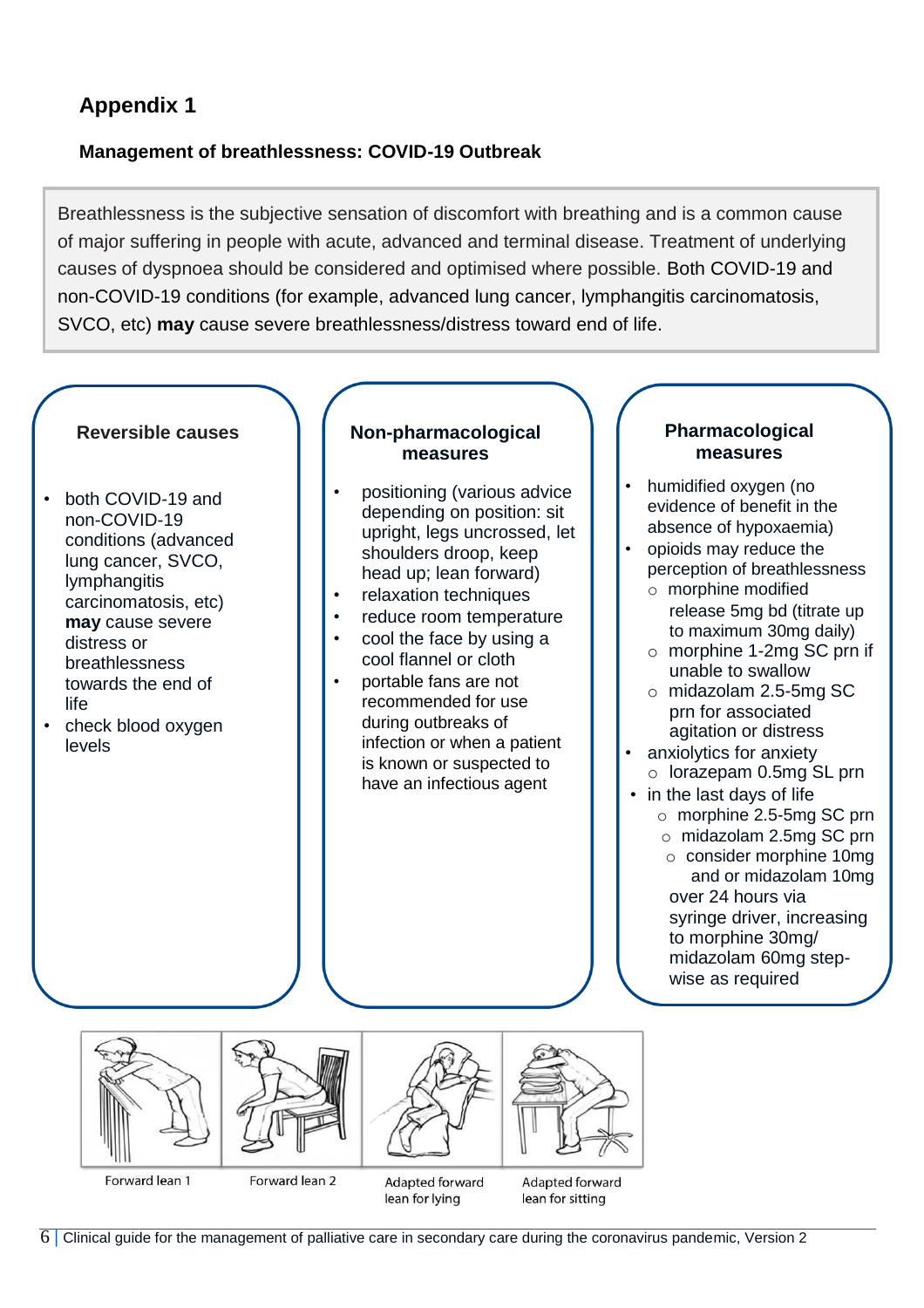Cough is a protective reflex response to airway irritation and is triggered by stimulation of airway cough receptors by either irritants or by conditions that cause airway distortion.



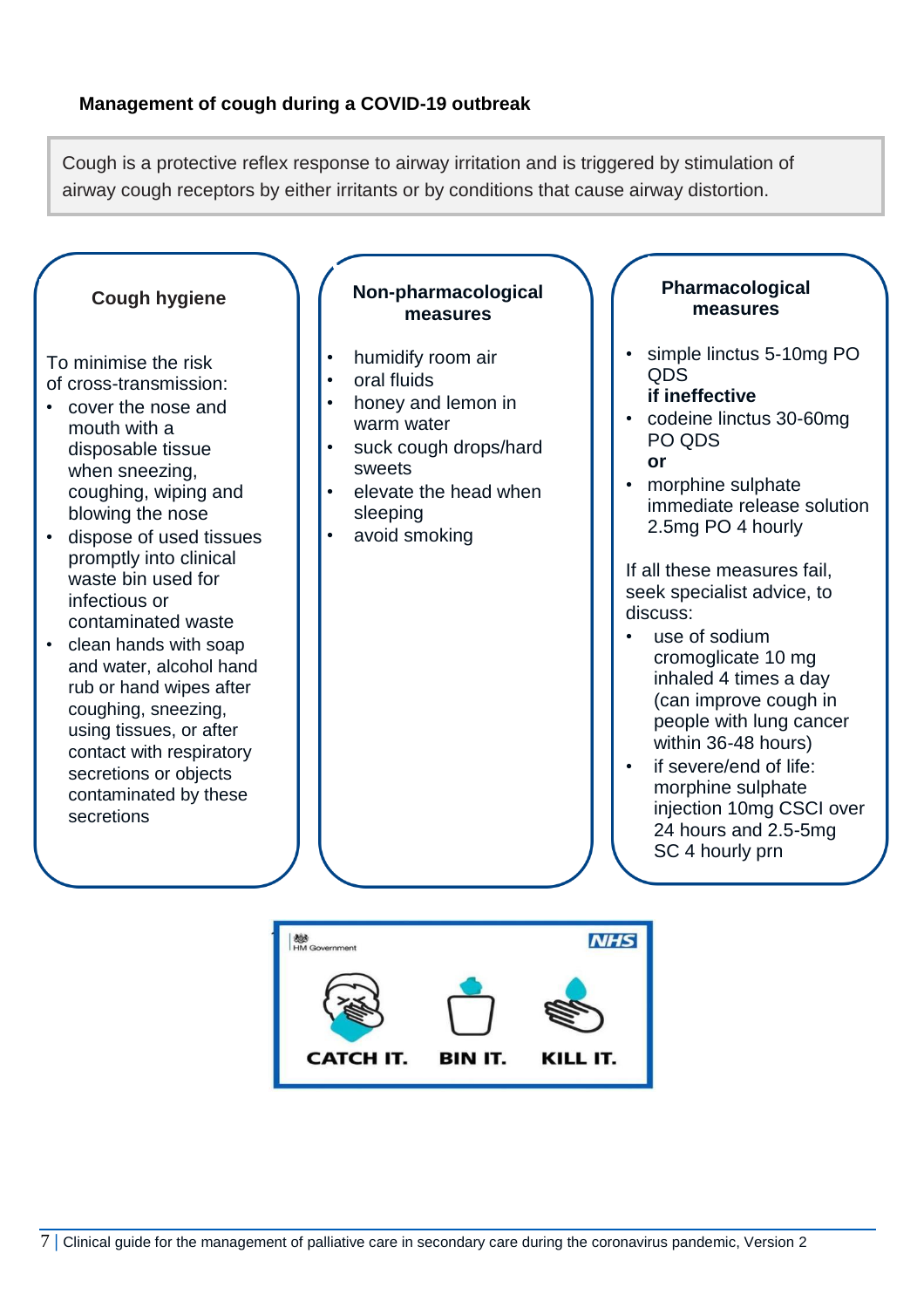### **Management of delirium during a COVID-19 Outbreak**

Delirium is an acute confusional state that can happen when someone is ill**.** It is a SUDDEN change over a few hours or days and tends to vary at different times of day. People may be confused at times and then seem their normal selves at other times. People who become delirious may start behaving in ways that are unusual for them - they may become more agitated than normal or feel more sleepy and withdrawn. People with dementia are more prone to becoming delirious.

### **Non-pharmaceutical measures**

- identify and manage the possible underlying cause or combination of causes
- ensure effective communication and reorientation (for example, explaining where the person is, who they are, and what your role is) and provide reassurance for people diagnosed with delirium
- consider involving family, friends and carers to help with this
- ensure that people at risk of delirium are cared for by a team of healthcare professionals who are familiar to the person at risk
- avoid moving people within and between wards or rooms unless absolutely necessary
- ensure adequate lighting

#### **Pharmacological measures: mild to moderate to severe**

Haloperidol is generally the drug of choice for both hyperand hypo-active delirium:

- start with 500 microgram / 24h CSCI or PO/SC at bedtime and q2h prn
- if necessary, increase in 0.5−1mg increments
- median effective dose 2.5mg/24h (range 250 microgram - 10mg / 24h
- consider a higher starting dose (1.5-3mg PO/SC) when a patient's distress is severe and/or immediate danger to self or others

If the patient remains agitated, it may become necessary to add a benzodiazepine, e.g.

• lorazepam 500 micrograms-1mg PO bd and prn

*or*

• midazolam 2.5-5mg SC prn 1-2 hourly

#### **Pharmacological measures: end of life (last days / hours)**

Use a combination of levomepromazine and midazolam in a syringe driver

### **Levomepromazine (helpful for delirium)**

- start 25mg SC stat and q1h prn (12.5mg in the elderly)
- if necessary, titrate dose according to response
- maintain with 50-200mg / 24h CSCI
- alternatively, smaller doses given as an SC bolus at bedtime, bd and prn

### **Midazolam (helpful for anxiety)**

- start with 2.5-5mg SC/IV stat and q1h prn
- if necessary, increase progressively to 10mg SC/IV q1h prn
- maintain with 10-60mg / 24h **CSCI**

If the above is ineffective, seek specialist palliative care advice

Management of this symptom, which is distressing for both relatives and staff (patients are usually unaware of what they are doing at this time) can be troublesome. Through use of the medications above, titrated appropriately, this can usually be managed effectively.

- Prevention of delirium better than cure, so meticulous adherence to delirium prevention strategies (orientation, prevention of constipation, management of hypoxia, etc) is essential
- Adoption of daily screening, using Single Question in Delirium (SQiD) and / or 4AT rapid test for delirium [\(https://www.the4at.com/\)](https://www.the4at.com/) to detect early and treat cause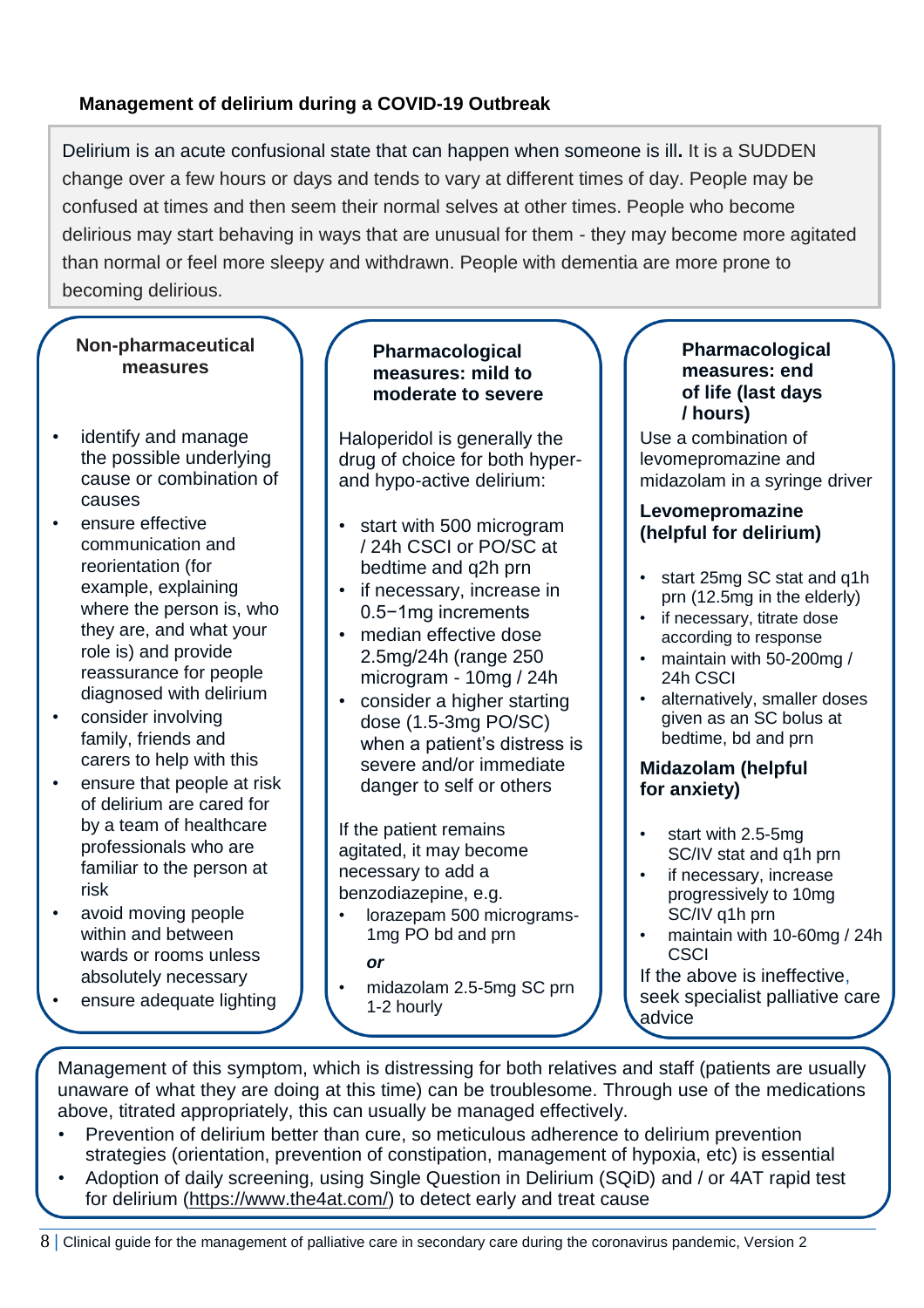### **Management of fever during a COVID-19 Outbreak**

Fever is when a human's body temperature goes above the normal range of 36–37° Centigrade (98–100° Fahrenheit). It is a common medical sign. Other terms for a fever include pyrexia and controlled hyperthermia. As the body temperature goes up, the person may feel cold until it levels off and stops rising.



| Normal body temperature: 98.6°F (37°C)<br>$98.6^{\circ}$ F |  |
|------------------------------------------------------------|--|
| Body fever temperature: > 100°F (37.7°C)<br>$[100.4°F]$    |  |
| Rectal fever temperature: > 100.5°F (38°C)                 |  |
| $[101.8^{\circ}$ F                                         |  |

Source: [https://apmonline.org/wp-content/uploads/2020/03/COVID-19-and-Palliative-End-of-](https://apmonline.org/wp-content/uploads/2020/03/COVID-19-and-Palliative-End-of-Life-and-Bereavement-Care-22-March-2020.pdf)[Life-and-Bereavement-Care-22-March-2020.pdf](https://apmonline.org/wp-content/uploads/2020/03/COVID-19-and-Palliative-End-of-Life-and-Bereavement-Care-22-March-2020.pdf)

\*\* Patients can take paracetamol or ibuprofen when self-medicating for symptoms of COVID-19, such as fever and headache, and should follow [NHS advice](https://www.nhs.uk/conditions/coronavirus-covid-19/) if they have any questions or if symptoms get worse, as advised in the latest [CAS alert.](https://www.cas.mhra.gov.uk/ViewandAcknowledgment/ViewAlert.aspx?AlertID=103025) The policy statement on the use of non-steroidal anti-inflammatory drugs (NSAIDs) can be found [here.](https://www.england.nhs.uk/coronavirus/publication/acute-use-of-non-steroidal-anti-inflammatory-drugs/) \*\*